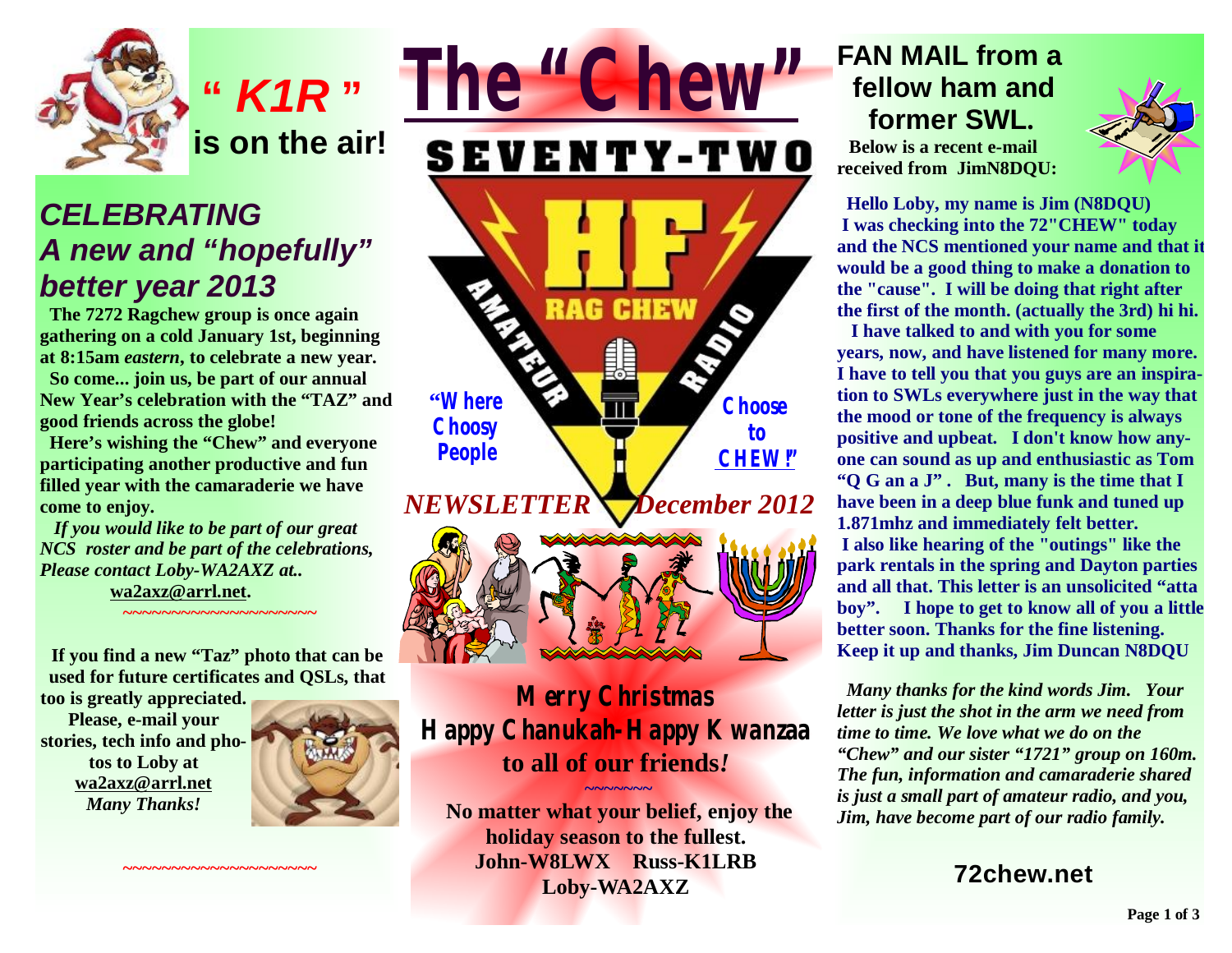## *A Christmas Ham*

**T'was a night before Christmas and all through my shack The tubes were a glowing… I was making contacts The antenna was tuned and rotated 'round Facing the south, the noise level to drown** 

**I sat in my old chair, earphones on my head I stopped spinning the dial, now what's being said? Two old codgers were at it… they were making a scene…. Which rig was garbage and which was a dream** 

**Down the band I slid like snow on the fly With nothing else heard, 40 meters I'd try With the snap of a switch, align grid and plate Setting the filters, Hey... there are my mates!** 

**The "72 Chewers" were talking en mass Each taking turns, their greetings to pass One by one listing their holiday wishes Of rigs and amps and satellite dishes** 

**With a broad smile, the radio I keyed I checked myself in, what else would one need? Then all of a sudden, a sizzle and spark The lights blinked twice and then all was dark** 

**A glow in the back of the rig's getting brighter My heart sinks to the floor... the transformer's on fire! Pull out the plugs… smoke's filling my nose I turn on the spray from close garden hose** 

**Open the windows, fling open the sash I toss out the rig to the ground with a crash Stench from the smoke fills my poor head Then all of a sudden, I wake up in my bed** 

**What could have caused such a terrible nightmare? Was it the beer, the nuts or the ham ill prepared? To my delight the shack is intact and the snow lightly falls…**  *73's to my friends, Merry Christmas to all!*

#### **Lionel was the making of us all***.*



 *Well, almost... Many hams got introduced to electricity by the simple fact that early Lionel trains had to be wired, and* 

*wired correctly to run. There are few among us that didn't love to get and set up a circle of trains under the Christmas tree.* 

*In 1900 Joshua Lionel (Cohen) Cowen made a simple train set to showcase items in a New York novelty shop. Passersby seemed to be more interested in the trains than the items the cars carried. This early layout eventually turned into a toy empire.* 

*Lionel trains run on alternating current as supplied from a transformer. Wiring the leads correctly and preventing short circuits was the goal of each boy. Mistakes were made and fingers were burned, but, we learned. Today it seems every toy has been made in a way as to "not to encumber the thought process".* 

 *I suggest that each of us get the children an old set of trains and teach them the in's and out's of model railroading. Some may enjoy it and look into electricity and electronics further. Good! They will be our future engineers and hams!* 

#### *NCS Tip of the Month… Logs during special events.*

*<del>★</del>~~~~~~~~~~~~~* 

 *When acting as NCS for our 7272 Ragchew special events, record all of your contacts as per FCC regulations. Once your net is through, E-mail a copy of your log to* **wa2axz@arrl. net** *for reference to assist in certificate and QSL preparation. Thanks!* 



### *Note from your Editor…*

 **Our monthly newsletter** *"THE CHEW"* **contains information about** 

**the activities and participants in the 7272 Rag Chew Group. We rely on contributions of stories and pictures from the members to keep all of us up to date, impart information we can all use and, of course, to** 

**raise a smile and a chuckle or two.** 





 **A great looking shirt with the** 

**emblem of our group along with** *your* **name and call in bold lettering. Wear our colors proudly, around the house or at local clubs and hamfests around the country! To order yours, check out the convenient information page and order form on our website, [www.72chew.net](http://www.72chew.net)**

**~~~~~~~~~~~~~~~~~~~~~~ PUT YOUR MESSAGE HERE** *!*  **e-mail the editor at: [wa2axz@arrl.net](mailto:wa2axz@arrl.net).**



**[www.72chew.net](http://www.72chew.net)**